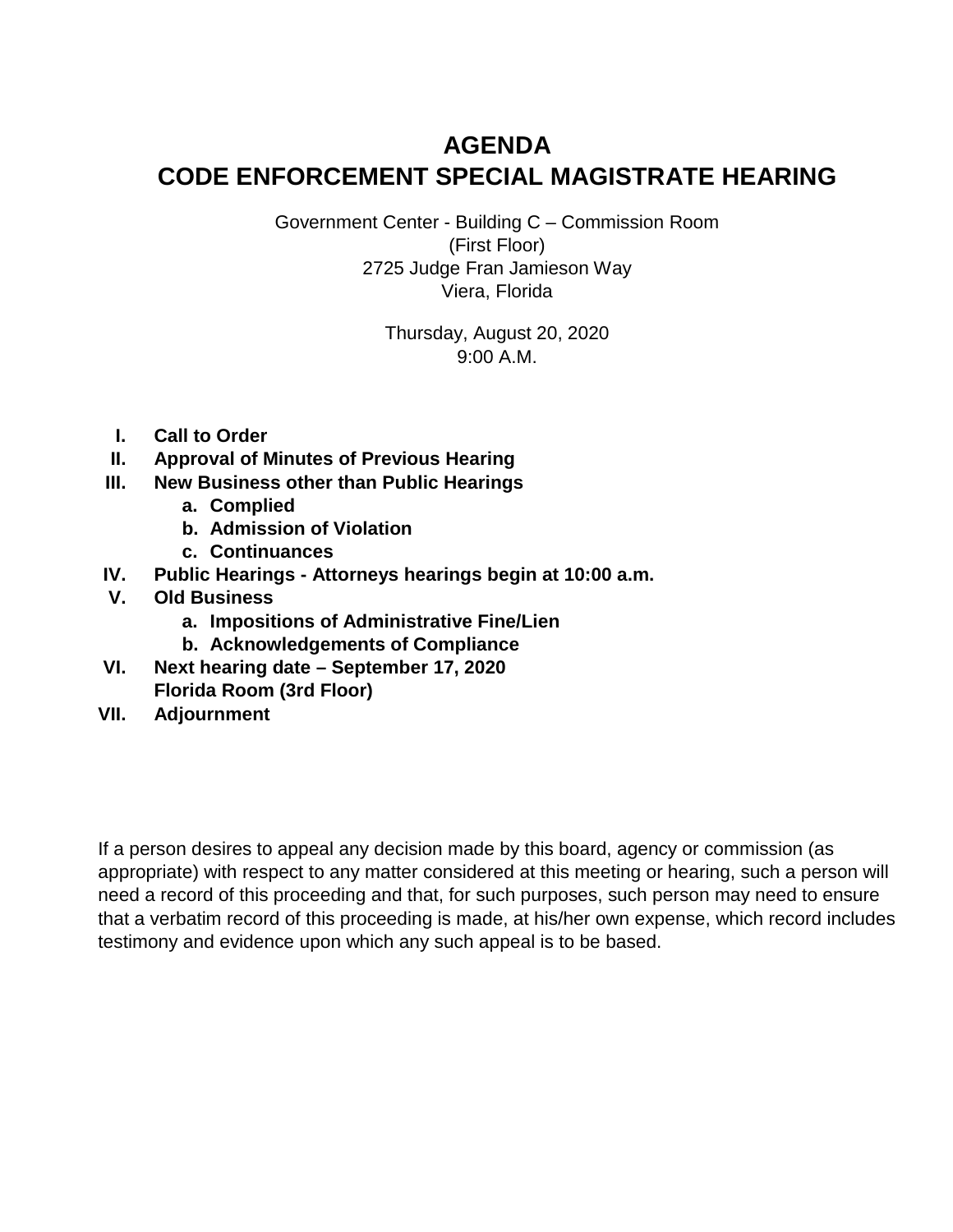## **CODE ENFORCEMENT SPECIAL MAGISTRATE HEARING**

Thursday, 20 August 2020 Agenda Items

## **Public Hearing**

Case Number: 19CE-02602

Tax Account Number: 2302644

Site Address: 469 CAMEL CIR, COCOA, FL 32927

Owners: GEORGE M IRWIN, WANDA M IRWIN 469 CAMEL CIR, COCOA, FL 32927

Case Number: 20CE-00135

Tax Account Number: 2515213

Site Address: 1730 NEWFOUND HARBOR DR, MERRITT ISLAND, FL 32952

Owner: TAMMY KENNY 200 MILFORD POINT DR, MERRITT ISLAND, FL 32952-2589

Case Number: 20CE-00191

Tax Account Number: 2411260

Site Address: 6250 ARBORWOOD AVE, COCOA, FL 32927

Owner: 2018-2 IH BORROWER LP C/O RYAN LLC PO BOX 4900, SCOTTSDALE, AZ 85261-4900

#### Case Number: 20CE-00205

Tax Account Number: 2515064

Site Address: 1690 S BANANA RIVER DR, MERRITT ISLAND, FL 32952

Owner: JAMES O SPEIGNER 1690 S BANANA RIVER DR, MERRITT ISLAND, FL 32952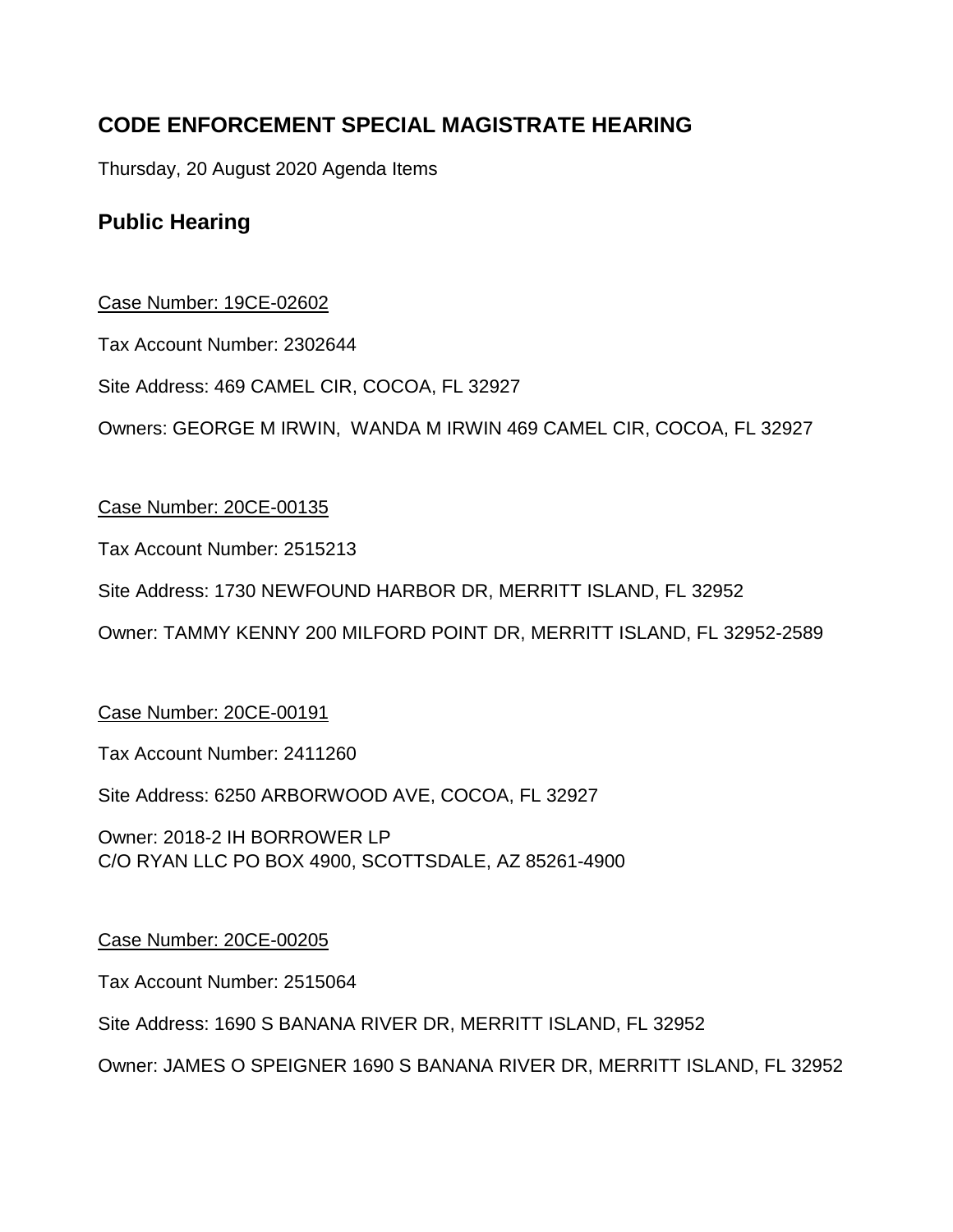Tax Account Number: 2418727

Site Address: 405 SUNDORO CT, MERRITT ISLAND, FL 32953

Owner: HELME WALTER 405 SUNDORO CT, MERRITT ISLAND, FL 32953

## Case Number: 20CE-00376

Tax Account Number: 2104639

Site Address: 2900 PARRISH RD, TITUSVILLE, FL 32796

Owner: THINK GREEN BREVARD LLC 125 HARRISON ST, TITUSVILLE, FL 32780-5025

## Case Number: 20CE-00407

Tax Account Number: 2103118

Site Address: 3323 DEDHAM ST, MIMS, FL 32754

Owner: ANNA BROWN 3323 DEDHAM ST, MIMS, FL 32754-5656

#### Case Number: 20CE-00423

Tax Account Number: 2315416

Site Address: 6783 MANGROVE DR, 91, MERRITT ISLAND, FL 32953

Owner: COLONY OWNER LLC PO BOX 387, SUFFERN, NY 10901-0387

#### Case Number: 20CE-00457

Tax Account Number: 2403406

Site Address: 5380 PALMETTO AVE, COCOA, FL 32926

Owners: JOHN RAYMOND GRGURICH, JOHN ROBERT GRGURICH 5380 PALMETTO AVE, COCOA, FL 32926-2960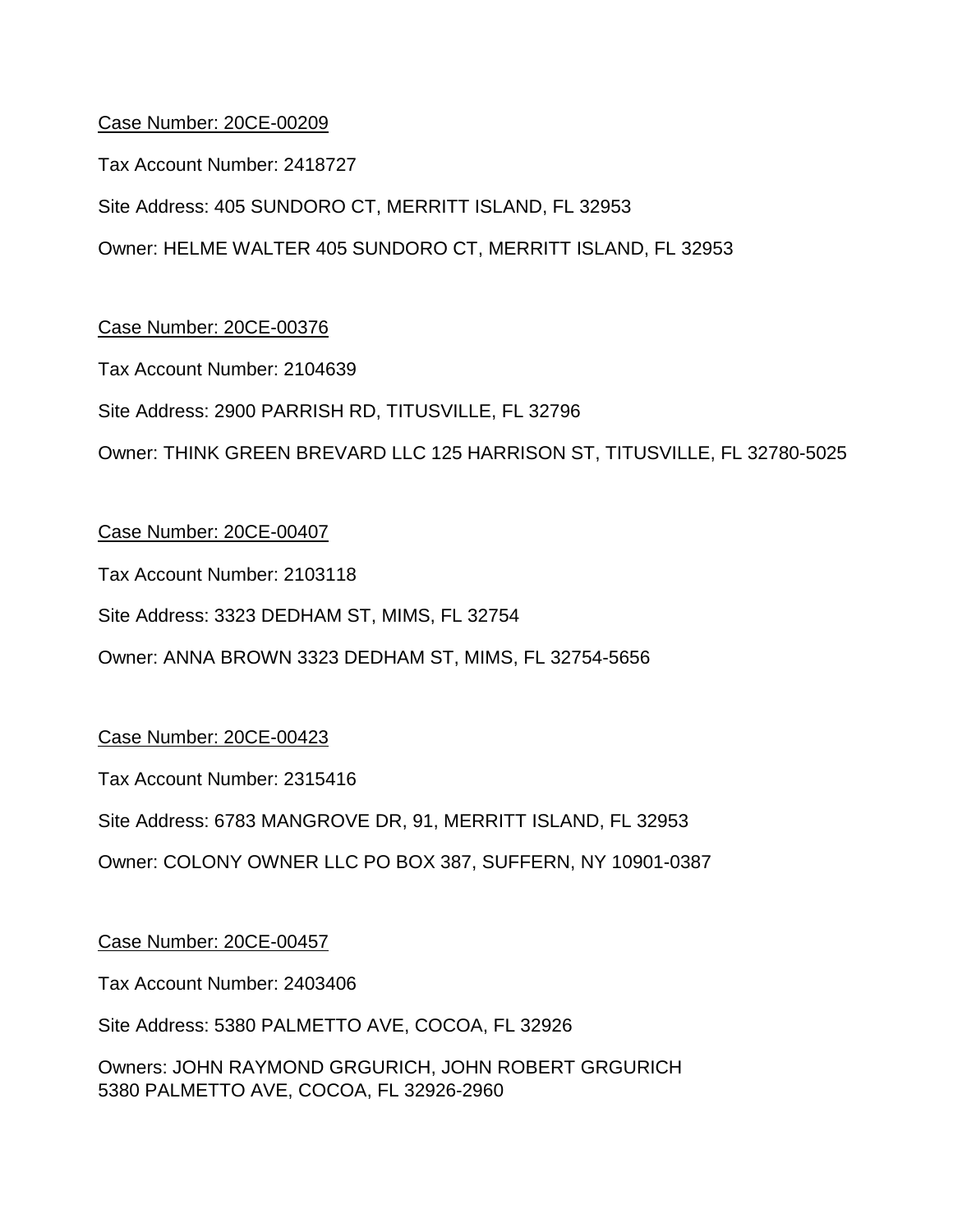Tax Account Number: 2310977

Site Address: 5970 CEDAR LAKE DR, COCOA, FL 32927

Owners: TOM MCCARTHY, LISA MCCARTHY 5970 CEDAR LAKE DR, COCOA, FL 32927-4974

#### Case Number: 20CE-00855

Tax Account Number: 2420282

Site Address: 55 HURWOOD AVE, MERRITT ISLAND, FL 32953

Owner: KEVIN SNOW 55 HURWOOD AVE, MERRITT ISLAND, FL 32953

#### Case Number: 20CE-00866

Tax Account Number: 2800603

Site Address: 2120 MEADOWLANE AVE, MELBOURNE, FL 32904

Owners: NORMA B CHANGALL aka NORMA B NARCISSE; ANGELA M NARCISSE; NOVLETT R NARCISSE; MICHAEL A NARCISSE 1270 BARD LN NE, PALM BAY, FL 32905-3717

#### Case Number: 20CE-00904

Tax Account Number: 2423752

Site Address: 329 WOODS LAKE DR, COCOA, FL 32926

Owner: HARRY MCKINNIE, SR 329 WOODS LAKE DR, COCOA, FL 32926-5386

#### Case Number: 20CE-00965

Tax Account Number: 2103149

Site Address: 3123 NORFOLK ST, MIMS, FL 32754

Owner: RICK L HALL 3403 TURNBULL RD, MIMS, FL 32754-5538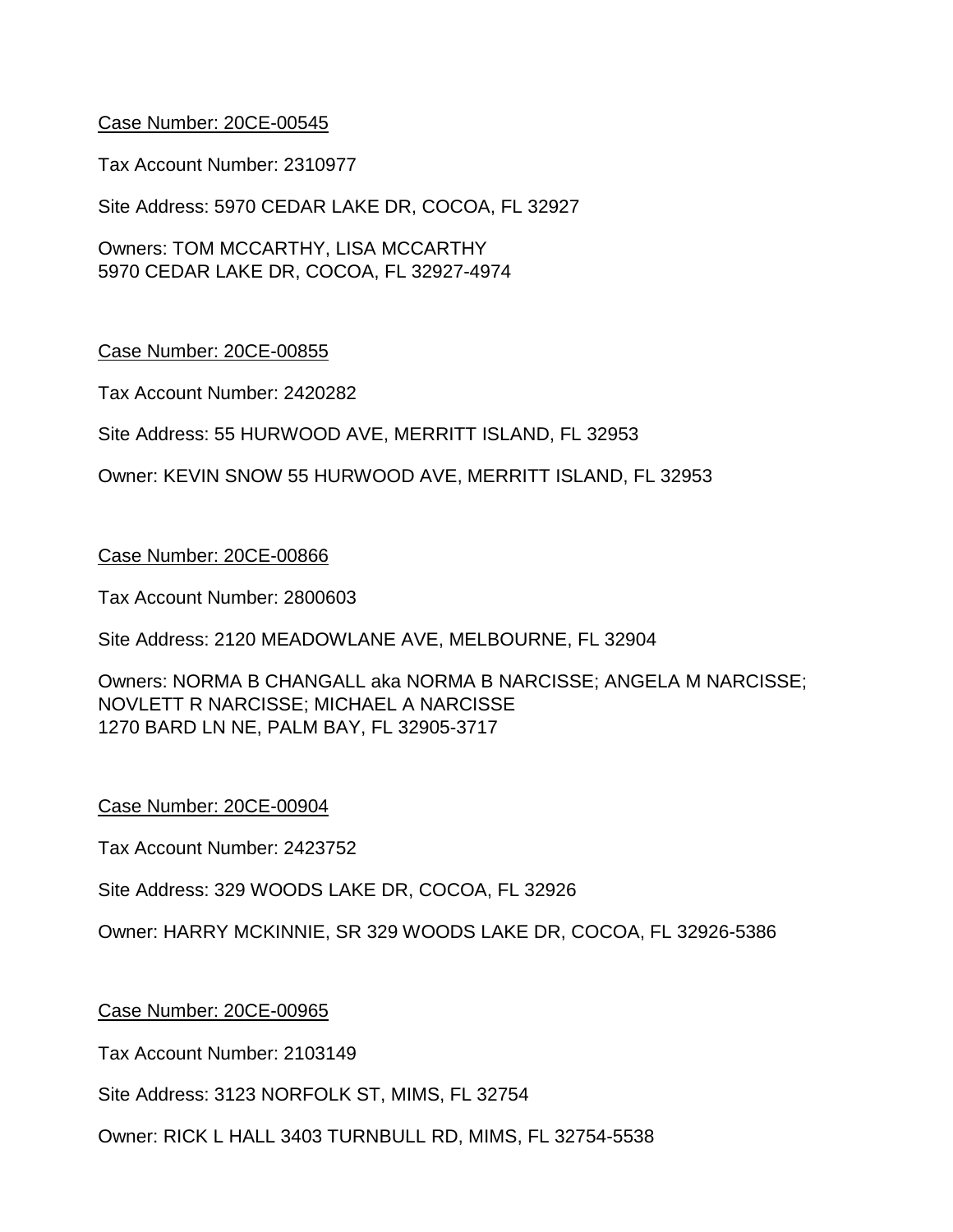Tax Account Number: 2800905

Site Address: 54 SWEET SUE DR, MELBOURNE, FL 32904

Owner: WAYNE E CRAWFORD, TRUSTEE, THE WAYNE E CRAWFORD REVOCABLE TRUST DATED 01/15/08 PO BOX 782 C/O CAROL GRAVES, TITUSVILLE, FL 32781-0782

#### Case Number: 20CE-01000

Tax Account Number: 2800346

Site Address: 3475 MIAMI AVE, MELBOURNE, FL 32904

Owner: JUNE PARK BAPTIST CHURCH 3475 MIAMI AVE, MELBOURNE, FL 32904

#### Case Number: 20CE-01027

Tax Account Number: 2443286

Site Address: 3333 ECHO RIDGE PL, COCOA, FL 32926

Owners: CUNPING HUANG, YI ZHANG 3485 INDIAN RIVER DR N, COCOA, FL 32926

#### Case Number: 20CE-01035

Tax Account Number: 2316179

Site Address: 511 CLEAR VIEW DR, COCOA, FL 32927

Owner: TERRI L SUAZO 511 CLEAR VIEW DR, COCOA, FL 32927-4951

#### Case Number: 20CE-01044

Tax Account Number: 2317805

Site Address: 4011 JOY RD, COCOA, FL 32927

Owners: AUGUSTO REYES; LESBIA GONZALEZ 4011 JOY RD, COCOA, FL 32927-5910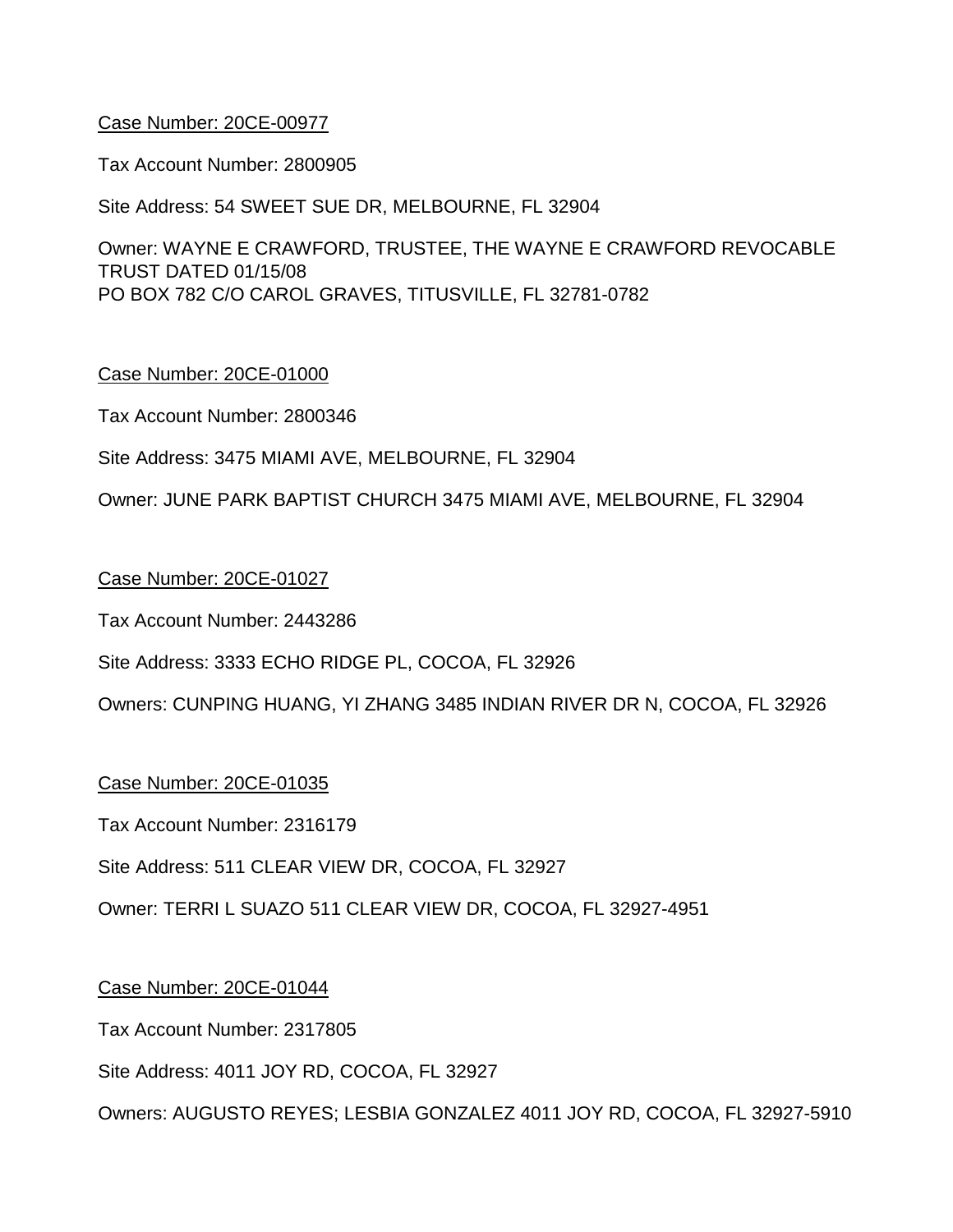Tax Account Number: 2424626

Site Address: 144 VIRGINIA AVE, COCOA, FL 32922

Owners: JASON A LESTER, JILL C LESTER 140 VIRGINIA AVE, COCOA, FL 32922-8634

## Case Number: 20CE-01069

Tax Account Number: 2316218

Site Address: 508 CLEAR VIEW DR, COCOA, FL 32927

Owner: TARPON IV LLC 18305 BISCAYNE BLVD STE 400, AVENTURA, FL 33160

#### Case Number: 20CE-01128

Tax Account Number: 3006435

Site Address: 8820 HIGHWAY 1, MOTEL-Multiple Units, MICCO, FL 32976

Owner: HARBORVIEW MOTEL AND EFFICIENCIES, INC PO BOX 936, ROSELAND, FL 32957

#### Case Number: 20CE-01162

Tax Account Number: 2301796

Site Address: 6965 BELFAST AVE, COCOA, FL 32927

Owner: CRYSTAL CORMIER 6965 BELFAST AVE, COCOA, FL 32927

#### Case Number: 20CE-01198

Tax Account Number: 2104575

Site Address: 3160 WESTWOOD DR, TITUSVILLE, FL 32796

Owner: JOHN BRETT LLC PO BOX 1162, WINDERMERE, FL 34786-1162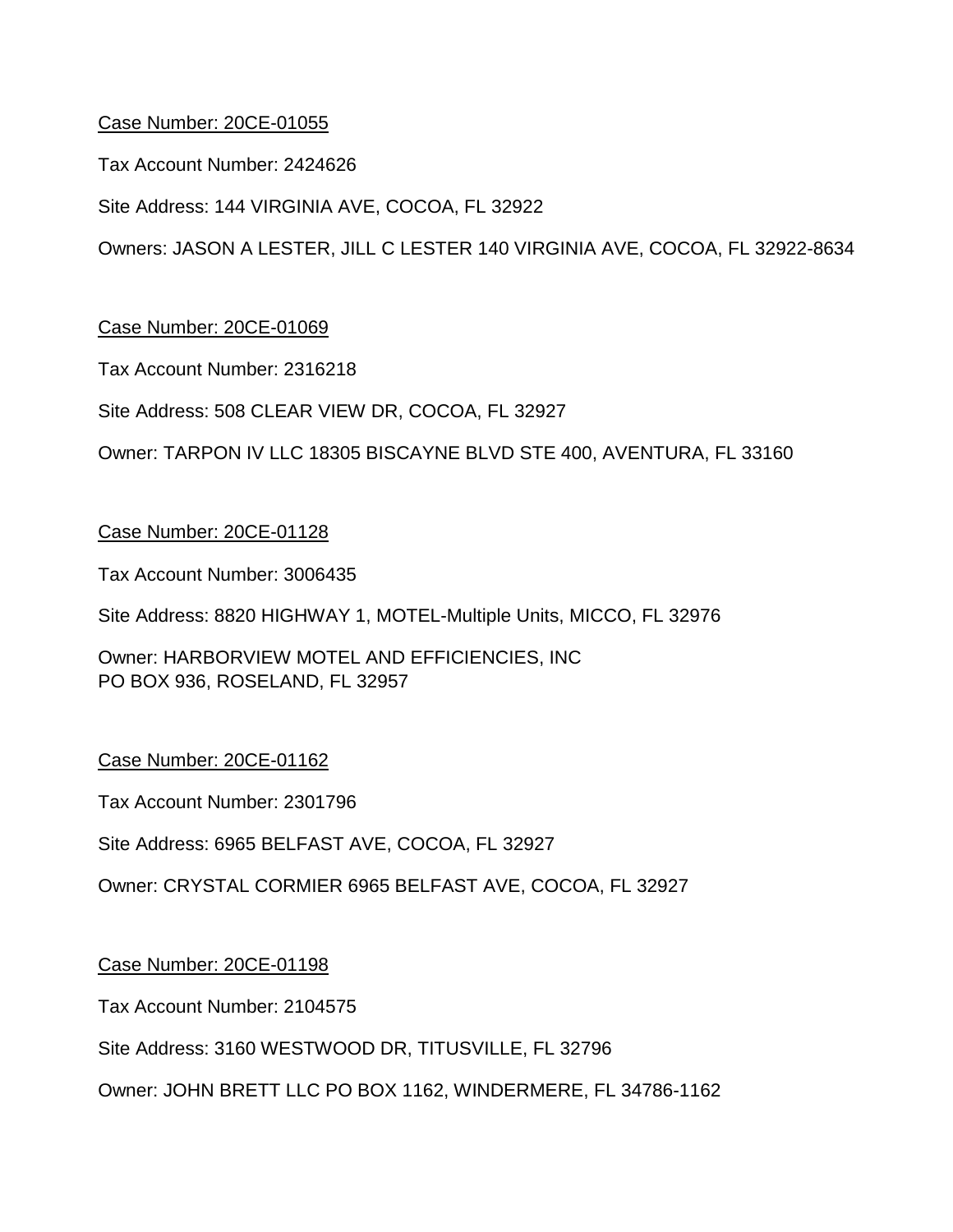Tax Account Number: 2318003

Site Address: 6991 EVERGREEN DR, COCOA, FL 32927

Owner: RAYMOND J COLLETT ESTATE PO BOX 1201, SHARPES, FL 32959-1201

## Case Number: 20CE-01242

Tax Account Number: 2507558

Site Address: 2160 COCONUT LN, MERRITT ISLAND FL 32952

Owners: RUTH RIZZO MAY, DARREN CARL MAY 2160 COCONUT LN, MERRITT ISLAND FL 32952

## Case Number: 20CE-01256

Tax Account Number: 2812690

Site Address: 1382 SEQUOIA RD NW, PALM BAY, FL 32907

Owner: SACHA SAM 1382 SEQUOIA RD NW, PALM BAY, FL 32907

#### Case Number: 20CE-01258

Tax Account Number: 2905917

Site Address: 689 GERHARD AVE SW, PALM BAY, FL 32908

Owner: PROSPERDA HOLDINGS LLC PO BOX 120730, WEST MELBOURNE, FL 32912-0730

#### Case Number: 20CE-01259

Tax Account Number: 2912309

Site Address: 170 SEA PARK BLVD, SATELLITE BEACH, FL 32937

Owner: WAYNE LEE DICKINSON 170 SEA PARK BLVD, SATELLITE BEACH, FL 32937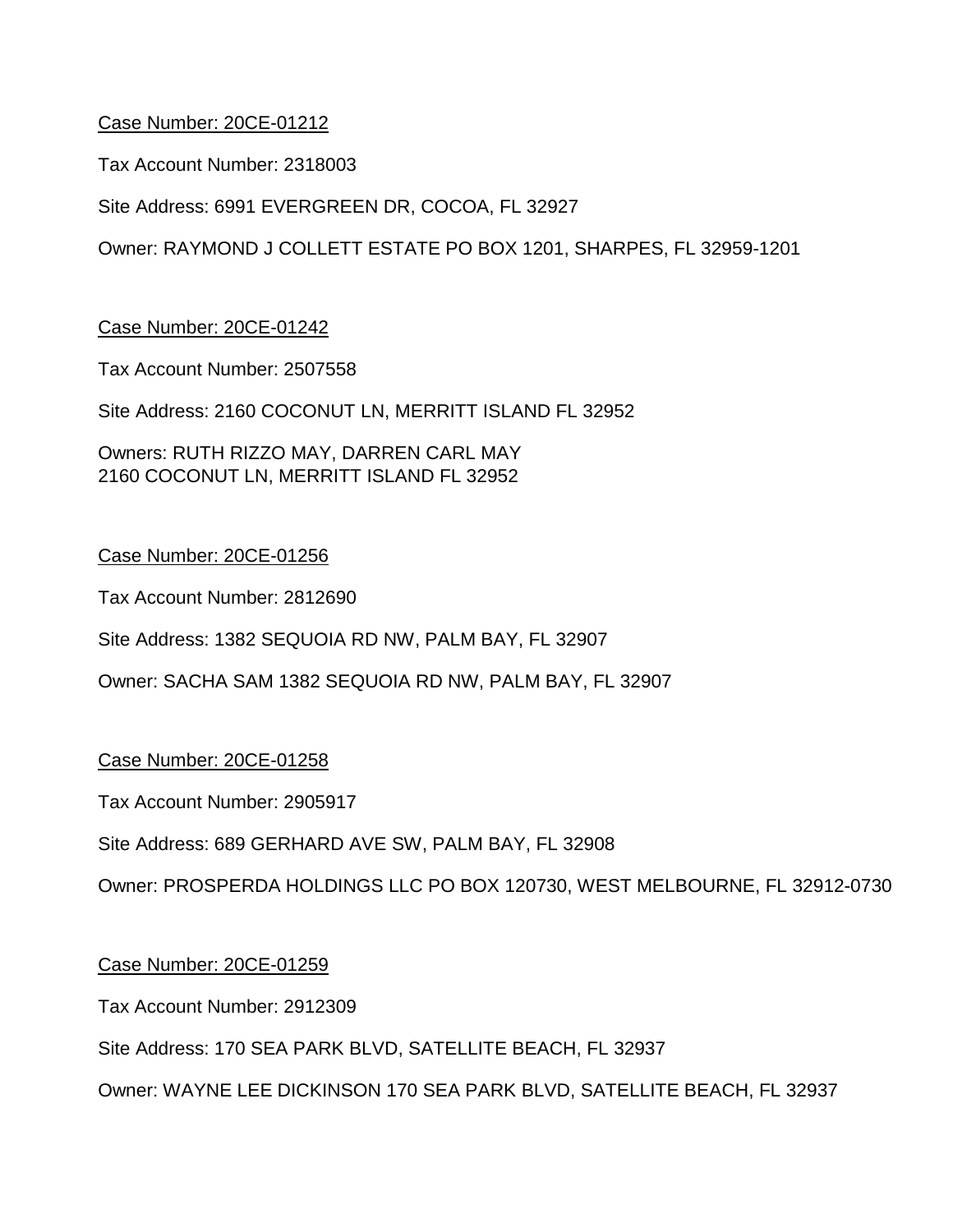Tax Account Number: 2903398

Site Address: 441 FRONDA AVE SW, PALM BAY, FL 32908

Owners: SANDISE METAYER & WATSON METAYER 441 SW FRONDA AVE, PALM BAY, FL 32908-7514

#### Case Number: 20CE-01261

Tax Account Number: 2903521

Site Address: 1355 HARWICK ST SW, PALM BAY, FL 32908

Owners: KETLYN BENJAMIN & CARLINE BIEN-AIME 1355 HARWICK ST SW, PALM BAY, FL 32908

#### Case Number: 20CE-01262

Tax Account Number: 2951688

Site Address: 1407 HEPNER ST SE, PALM BAY, FL 32909

Owner: HANIFAH TAYLOR 1407 HEPNER ST SE, PALM BAY, FL 32909-7672

#### Case Number: 20CE-01264

Tax Account Number: 2928536

Site Address: 751 DIPLOMAT AVE SE, PALM BAY, FL 32909

Owners: DUSTIN CREASY & DAVID J SCHULTZ 751 DIPLOMAT AVE SE, PALM BAY, FL 32909

#### Case Number: 20CE-01265

Tax Account Number: 2815127

Site Address: 163 CARMELITE AVE NW, PALM BAY, FL 32907

Owners: CARINE EDOUARD & JIMMY EDOUARD 163 NW CARMELITE AVE, PALM BAY, FL 32907-2849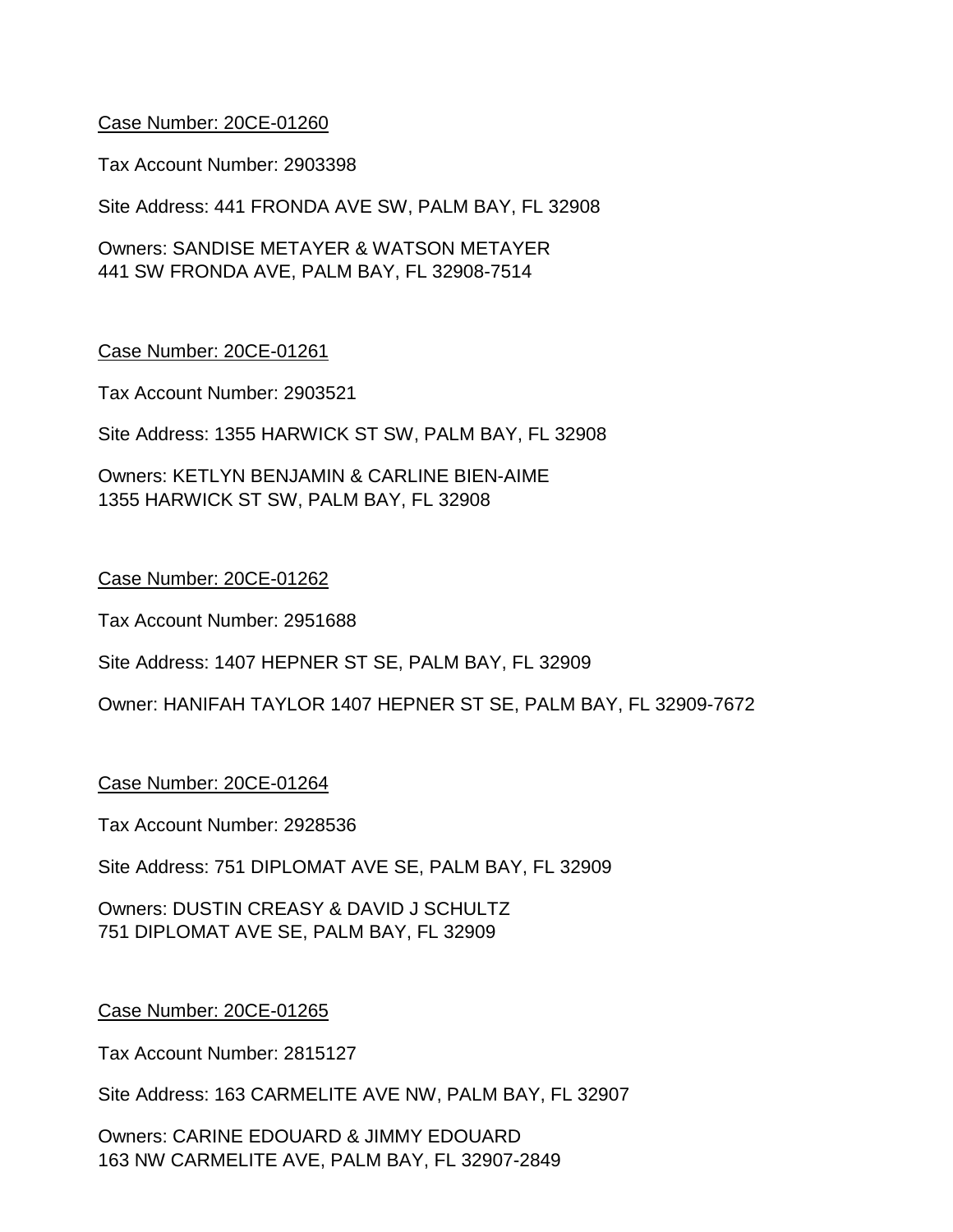Tax Account Number: 2606148

Site Address: 2720 PINE CONE DR, MELBOURNE, FL 32940

Owners: CHAD KNOX & JINGER KNOX 2720 PINE CONE DR, MELBOURNE, FL 32940

## Case Number: 20CE-01294

Tax Account Number: 2900567

Site Address: 410 SAN LUIS ST SW, PALM BAY, FL 32908

Owner: DAVID CLARK 410 SAN LUIS ST SW, PALM BAY, FL 32908

## **Others**

Case Number: 09CE-01116 (09-0250)

Tax Account Number: 2100574

Site Address: 2416 TURPENTINE RD, MIMS, FL 32754

Previous Owners: MICHAEL B O'MALLEY, KEVIN C O'MALLEY, JUDY O'MALLEY

New Owner: KATHERINE PESSIN 11 ROCKMAPLE AVE, SOUTH HAMILTON, MA 01982

## Case Number: 13CE-02278

Tax Account Number: 2100574

Site Address: 2416 TURPENTINE RD, MIMS, FL 32754

Previous Owners: MICHAEL B O'MALLEY, KEVIN C O'MALLEY, JUDY O'MALLEY

New Owner: KATHERINE PESSIN 11 ROCKMAPLE AVE, SOUTH HAMILTON, MA 01982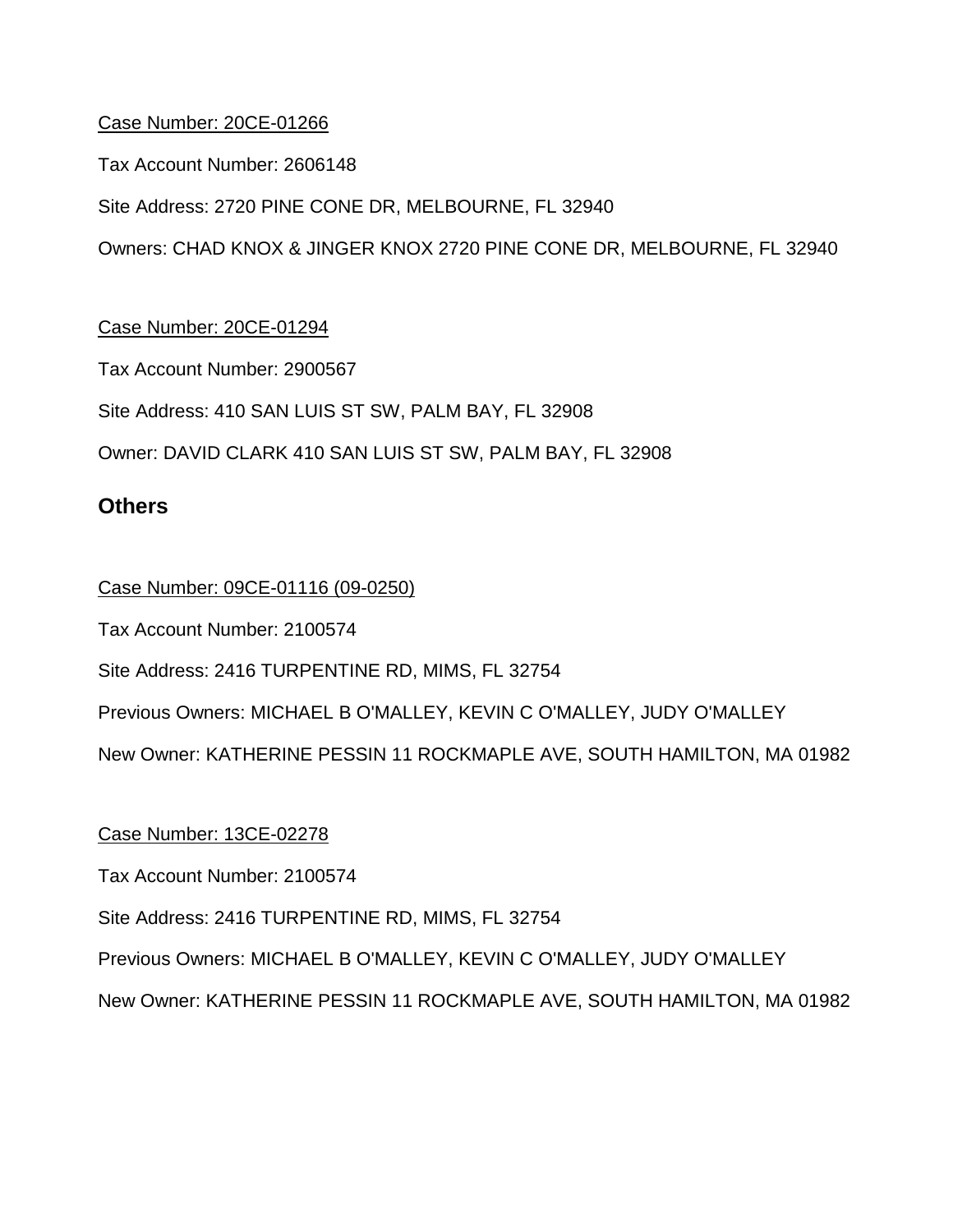## Case Number: 14CE-01940

Tax Account Number: 2100574

Site Address: 2416 TURPENTINE RD, MIMS, FL 32754

Previous Owners: MICHAEL B O'MALLEY, KEVIN C O'MALLEY, JUDY O'MALLEY

New Owner: KATHERINE PESSIN 11 ROCKMAPLE AVE, SOUTH HAMILTON, MA 01982

Case Number: 20CE-00627

Tax Account Number: 2322620

Site Address: 6065 CORSICA BLVD, COCOA, FL 32927

Owner: JAMES MITCHELL PO BOX 672, SHARPES, FL 32959-0672

## **Impositions**

#### Case Number: 17CE-00080

Tax Account Number: 2431973

Site Address: 1680 E RIVIERA DR, MERRITT ISLAND, FL 32952

Owners: DAVID A LAMOUREUX & ROBERT E LAMOUREUX 1680 E RIVIERA DR, MERRITT ISLAND, FL 32952

#### Case Number: 18CE-00490

Tax Account Number: 2431973

Site Address: 1680 E RIVIERA DR, MERRITT ISLAND, FL 32952

Owners: DAVID A LAMOUREUX & ROBERT E LAMOUREUX 1680 E RIVIERA DR, MERRITT ISLAND, FL 32952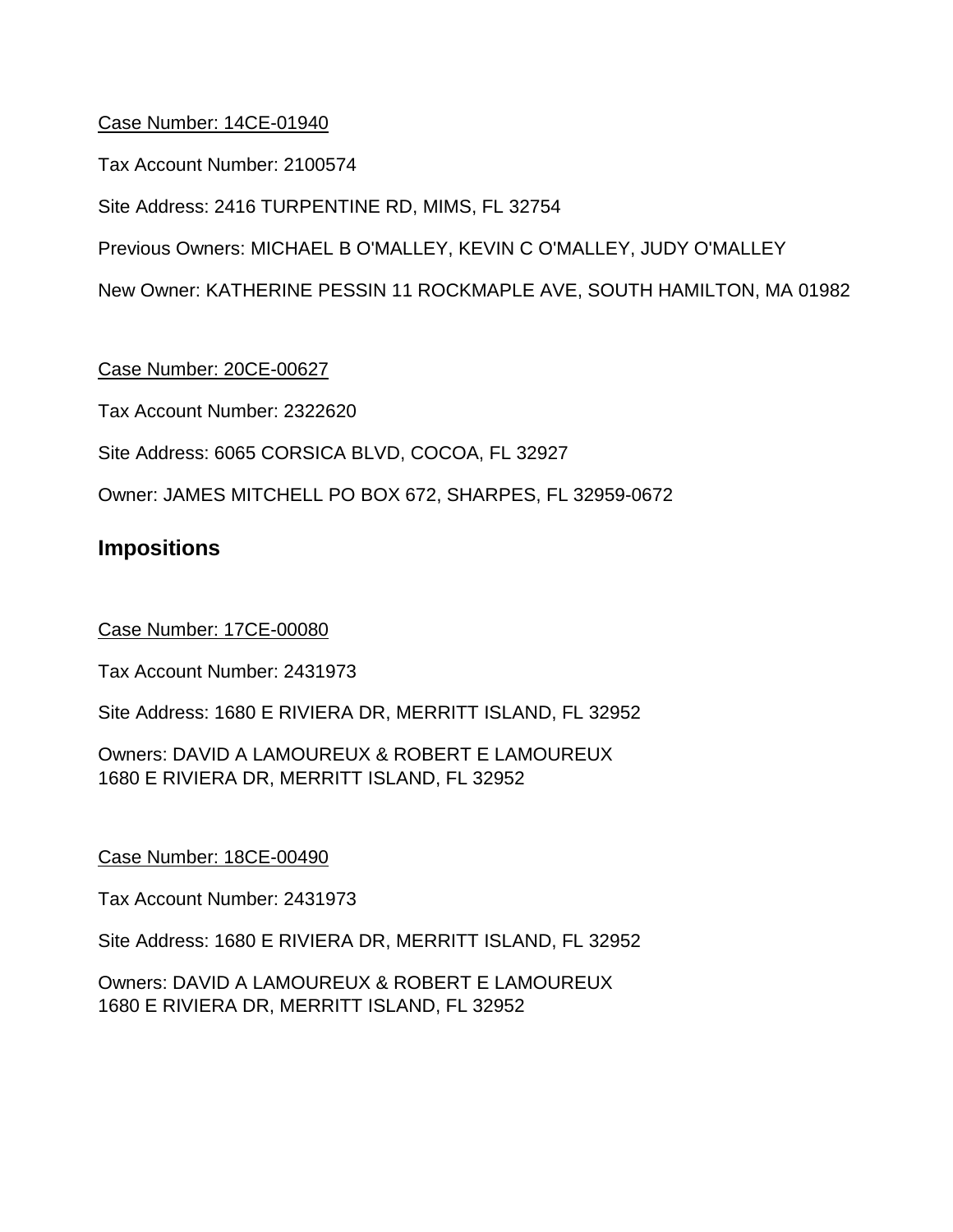#### Case Number: 18CE-02386

Tax Account Number: 2602348

Site Address: 328 MYRTLEWOOD RD, MELBOURNE, FL 32940

Owner: BENITA M COLEMAN 328 MYRTLEWOOD RD, MELBOURNE, FL 32940

## Case Number: 19CE-01956

Tax Account Number: 2302596

Site Address: 228 CAPRON RD, COCOA, FL 32927

Owner: ROBERT PORTER PO BOX 10148, COCOA, FL 32927-0148

## Case Number: 19CE-02183

Tax Account Number: 2310061

Site Address: 5939 STILLWATER AVE, COCOA, FL 32927

Owners: WILLIAM R STENGER, JR & KATHERINE L STENGER 5939 STILLWATER AVE, COCOA, FL 32927

#### Case Number: 19CE-02279

Tax Account Number: 2317986

Site Address: 7012 DOGWOOD DR, TITUSVILLE, FL 32796

Owner: GORDON G MOSS PO BOX 1461, ROCKWALL, TX 75087-1461

#### Case Number: 19CE-02390

Tax Account Number: 2800813

Site Address: 26 EMERALD ST, MELBOURNE, FL 32904

Owner: HARRY CHARLES RUSSELL, JR 26 EMERALD ST, MELBOURNE, FL 32904-1965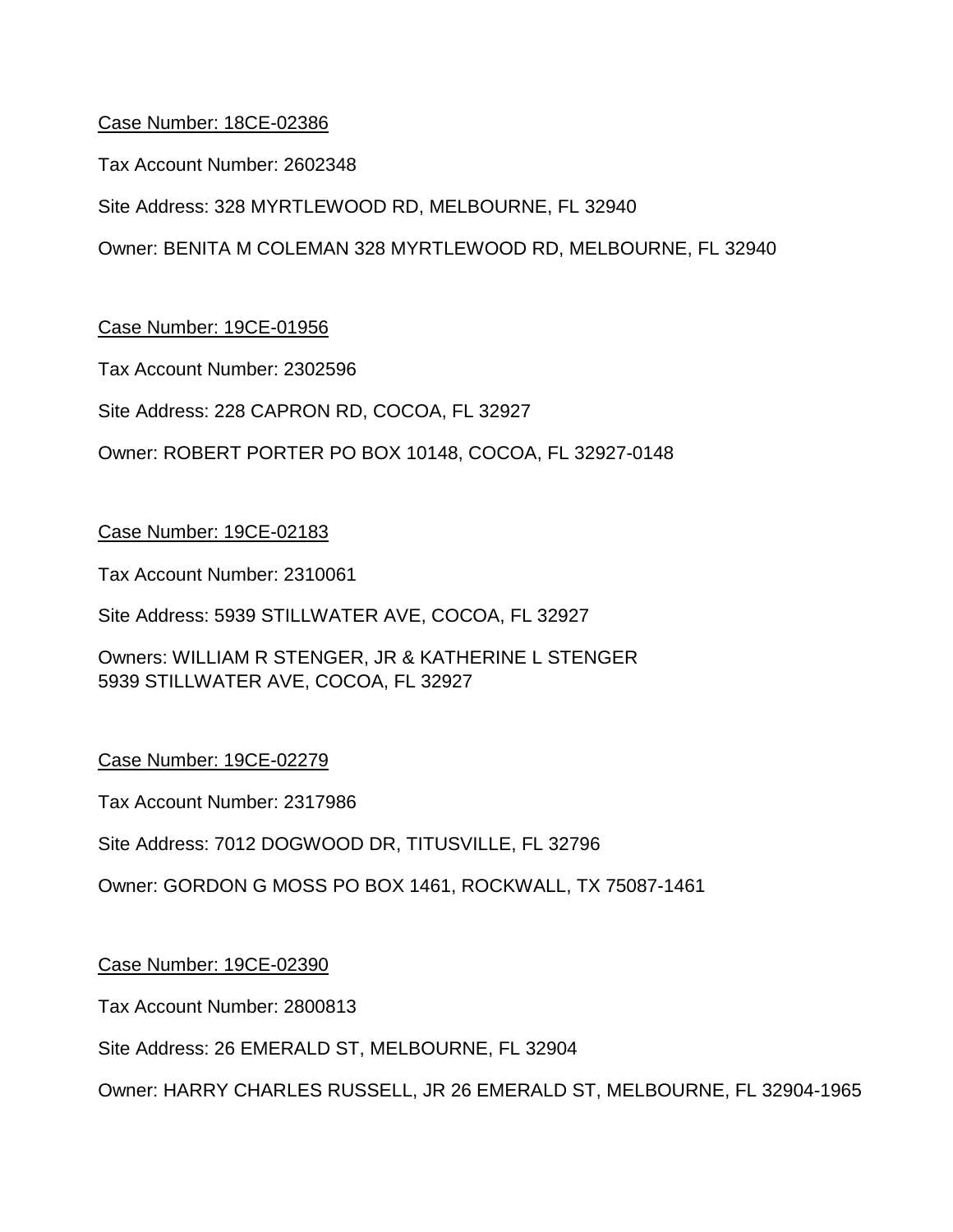Tax Account Number: 2104980

Site Address: 1860 BRYN MAWR DR, TITUSVILLE, FL 32796

Owner: MARK WHITMAN 1860 BRYN MAWR DR, TITUSVILLE, FL 32796-1264

## Case Number: 20CE-00432

Tax Account Number: 2104573

Site Address: 3100 WESTWOOD DR, TITUSVILLE, FL 32796

Owner: JASON B TOLIN 3100 WESTWOOD DR, TITUSVILLE, FL 32796

## Case Number: 20CE-00555

Tax Account Number: 3008845

Site Address: 9853 HONEYSUCKLE DR, MICCO, FL 32976

Owners: GARY JAMES LONG, JR, MONICA Y SHERRILL-LONG 9853 HONEYSUCKLE DR, MICCO, FL 32976

#### Case Number: 20CE-00576

Tax Account Number: 2317951

Site Address: 6999 CHESTNUT DR, COCOA, FL 32927

Owner: JUDITH ELEANOR THOMPSON 6999 CHESTNUT DR, COCOA, FL 32927-4736

#### Case Number: 20CE-00928

Tax Account Number: 2318003

Site Address: 6991 EVERGREEN DR, COCOA, FL 32927

Owner: RAYMOND J COLLETT ESTATE PO BOX 1201, SHARPES, FL 32959-1201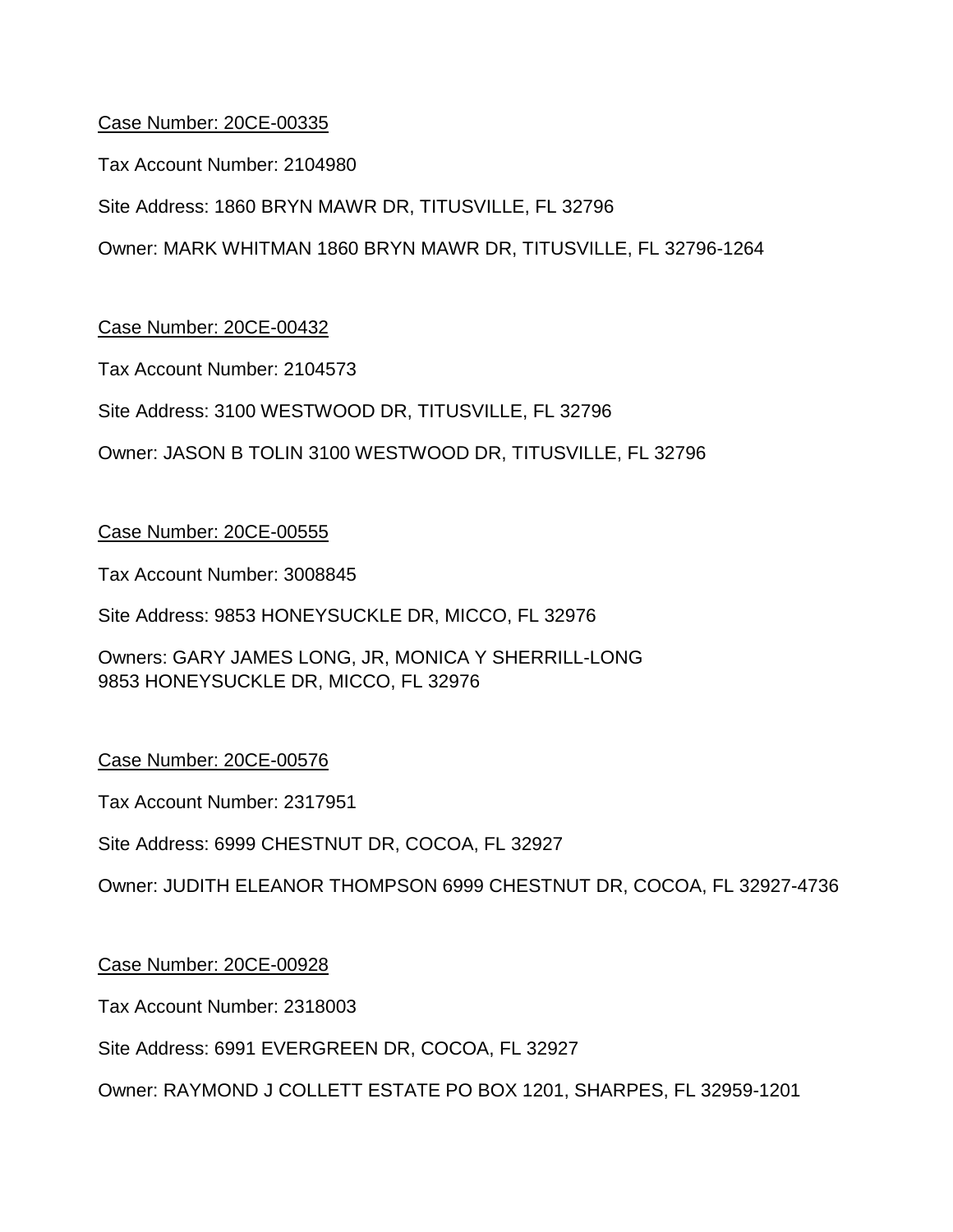## **Acknowledgements**

Case Number: 11CE-02719

Tax Account Number: 2611661

Site Address: 4273 N HIGHWAY 1, MELBOURNE, FL 32935

Owner: JAMESNBET LLC 3170 KENT DR, MELBOURNE, FL 32935

#### Case Number: 14CE-01225

Tax Account Number: 2906169

Site Address: 819 SANTO DOMINGO AVE SW, PALM BAY, FL 32908

Owner: DEWEY D WHITE ESTATE, Paul Hayhurst POA for Personal Representative 1311 So Highway 1, Suite 4, ROCKLEDGE FL 32955

#### Case Number: 15CE-00382

Tax Account Number: 2409265

Site Address: 320 A LN, COCOA, FL 32926

Owner: TTLREO 2, LLC 4747 EXECUTIVE DR STE 510, SAN DIEGO, CA 92121

#### Case Number: 16CE-00115

Tax Account Number: 2939502

Site Address:1480 WILDER RD SE, PALM BAY, FL 32909

Owners: NOEL OLIVO, ANA M OLIVO 1480 WILDER RD SE, PALM BAY, FL 32909-5791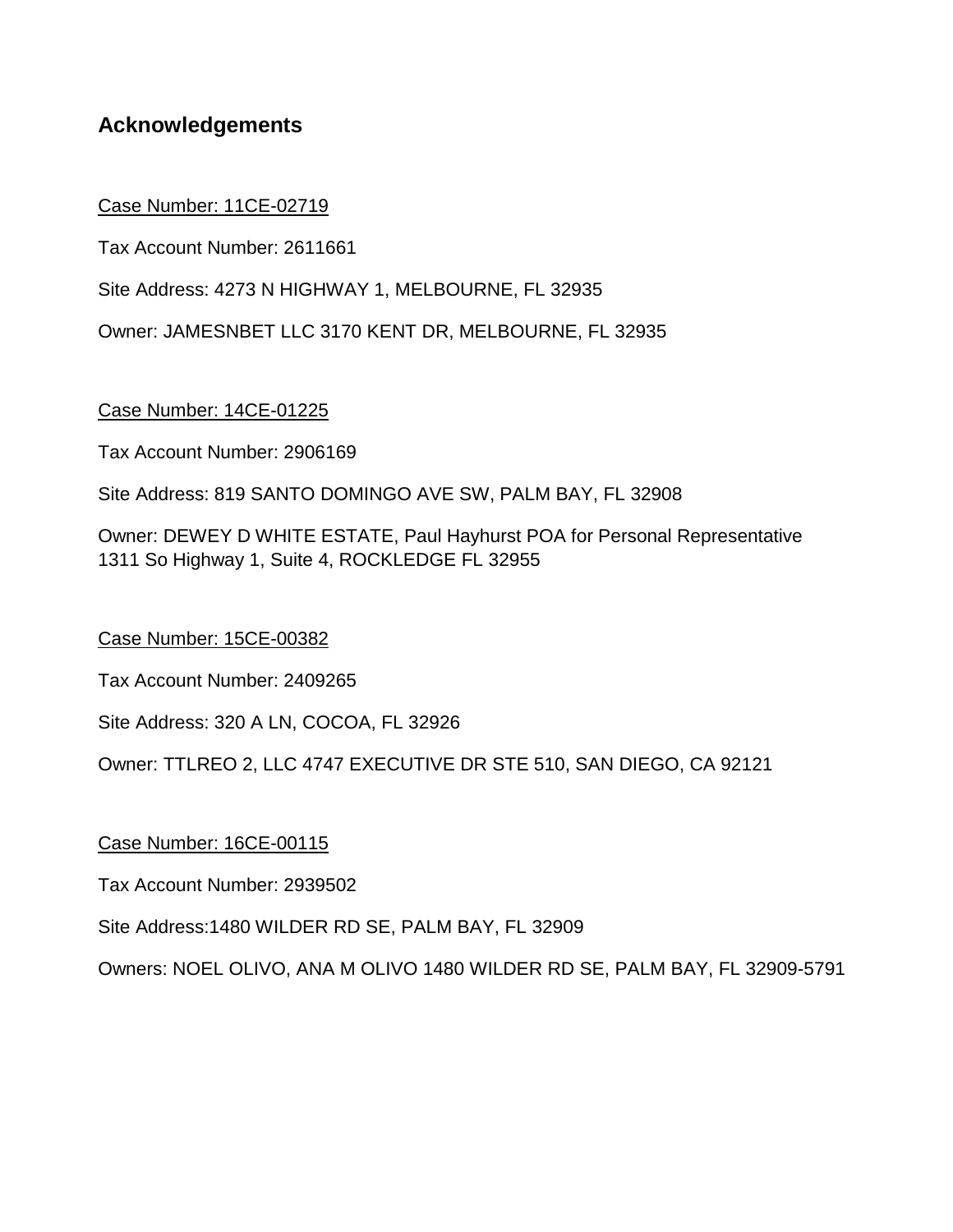#### Case Number: 17CE-01691

Tax Account Number: 2900419

Site Address: 133 TUDOR RD SW, PALM BAY, FL 32908

Owner: CHARLES NICHOLAS GRANDY 133 SW TUDOR RD, PALM BAY, FL 32908

#### Case Number: 18CE-01027

Tax Account Number: 2323646

Site Address: 6160 WILDERNESS AVE, COCOA, FL 32927

Owners: STEVEN D SWANSON, BARBARA A SWANSON 6160 WILDERNESS AVE, COCOA, FL 32927

#### Case Number: 19CE-00836

Tax Account Number: 2929088

Site Address: 885 AUTUMN ST SE, PALM BAY, FL 32909

Owners: RAPHAEL ST JUSTE & ERLANDE JOSEPH 3787 COLLINWOOD LN, WEST PALM BEACH, FL 33406

#### Case Number: 19CE-02586

Tax Account Number: 2939502

Site Address:1480 WILDER RD SE, PALM BAY, FL 32909

Owners: NOEL OLIVO, ANA M OLIVO 1480 WILDER RD SE, PALM BAY, FL 32909-5791

#### Case Number: 20CE-00172

Tax Account Number: 2405379

Site Address: 5021 SCOTT RD, COCOA, FL 32926

Owner: 3579 LLC 4155 ST JOHNS PKWY #2000, SANFORD, FL 32771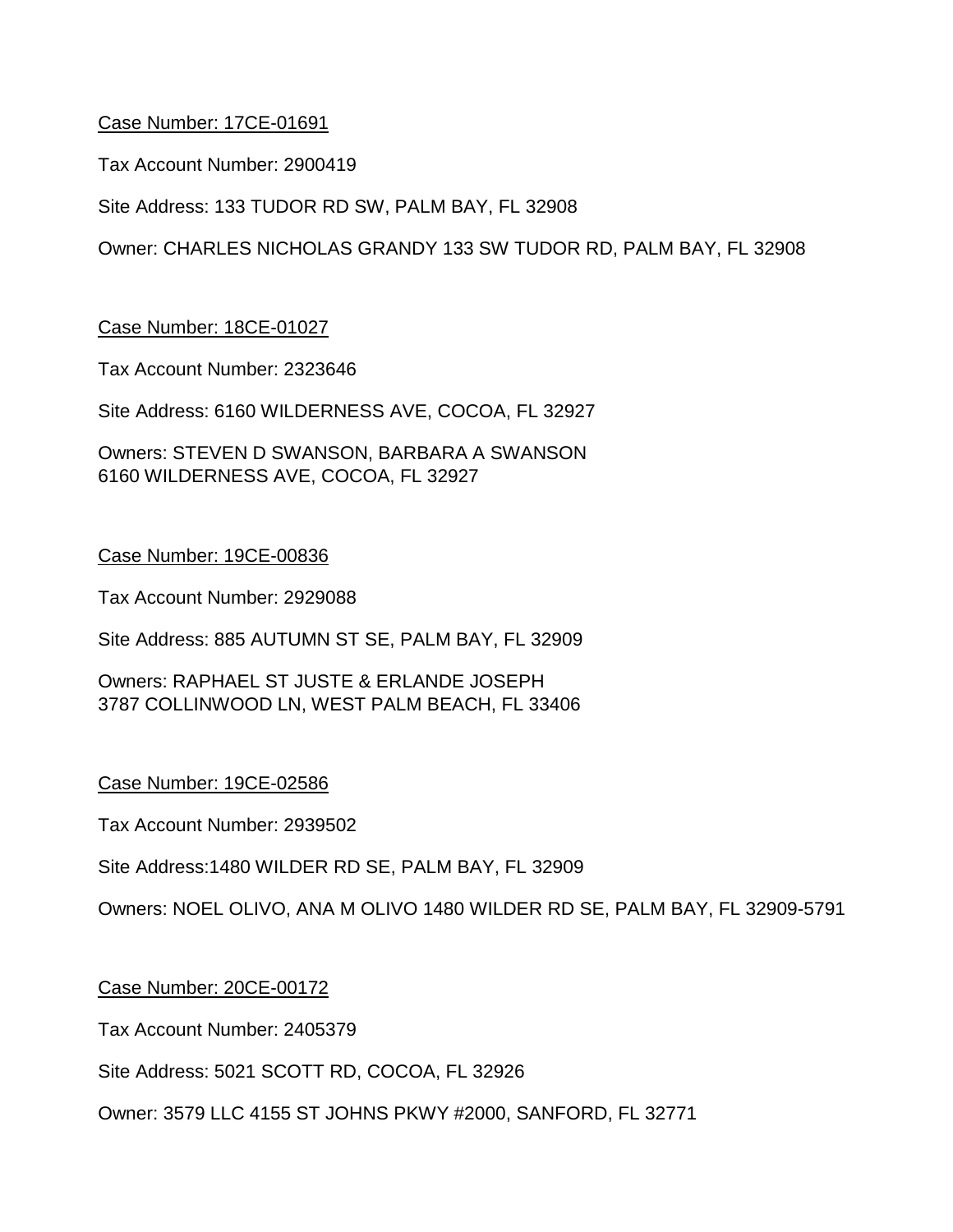Tax Account Number: 2943453

Site Address: 1666 DESCO ST SE, PALM BAY, FL 32909

Owner: BREVARD MYHOMES LLC 1185 TALON WAY MELBOURNE, FL 32934

## Case Number: 20CE-00261

Tax Account Number: 2938369

Site Address: 1766 WILKIG AVE SE, PALM BAY, FL 32909

Owner: JASON SMITH 1766 WILKIG AVE SE, PALM BAY, FL 32909-5824

## Case Number: 20CE-00264

Tax Account Number: 2901906

Site Address: 170 BREAKWATER ST SE, PALM BAY, FL 32909

Owner: JOY DAVIS 170 BREAKWATER ST SE, PALM BAY, FL 32909-4721

## Case Number: 20CE-00447

Tax Account Number: 2303590

Site Address: 6814 HARTFORD RD, COCOA, FL 32927

Owners: MARK S HANSEN; LINDA D HANSEN 6814 HARTFORD RD, COCOA, FL 32927

#### Case Number: 20CE-00496

Tax Account Number: 2431855

Site Address: 1705 WESTPORT RD, MERRITT ISLAND, FL 32952

Owners: LEN CLAYTON, CAROLYN G HUGHES PO BOX 2815, BALTIMORE, MD 21225